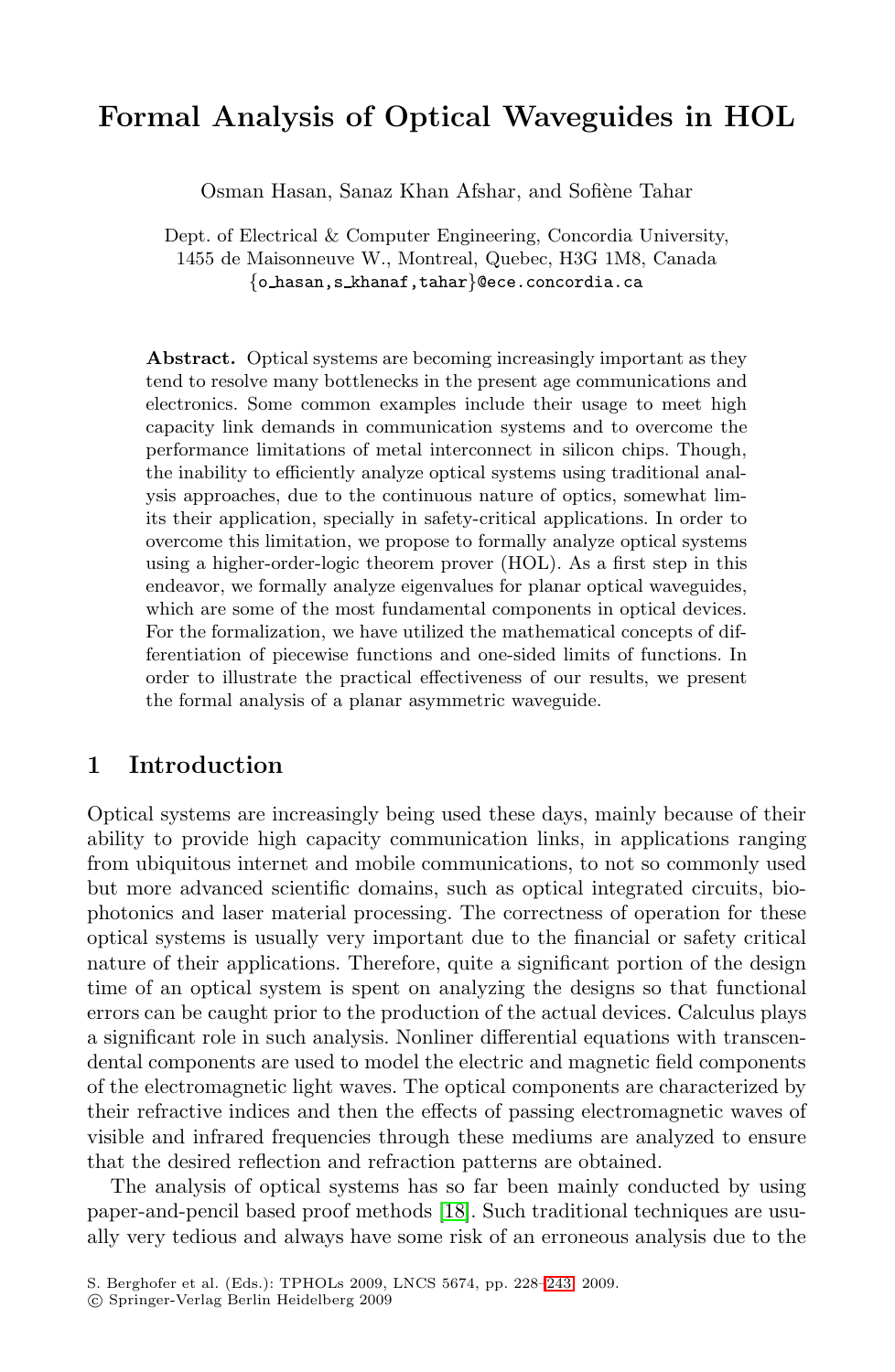complex nature of the present age optical systems coupled with the human-error factor. The advent of fast and inexpensive computational power in the last two decades opened up avenues for using computers in the domain of optical system analysis. Nowadays, computer based simulation approaches and computer algebra systems are quite frequently used to validate the optical system analysis results obtained earlier via paper-and-pencil proof methods. In computer simulation, complex electromagnetic wave models can be constructed and then their behaviors in an optical medium of known refractive index can be analyzed. But, computer simulation cannot provide 100% precise results since the fundamental idea in this approach is to approximately answer a query by analyzing a large number of samples. Similarly, computer algebra systems, which even though are considered to be semi-formal and are very efficient in mathematical computations, also fail to guarantee correctness of results because they are constructed using extremely complicated algorithms, which are quite likely to contain bugs. Thus, these traditional techniques should not be relied upon for the analysis of optical systems, especially when they are used in safety critical areas, such as medicine, transportation and military, where inaccuracies in the analysis may even result in the loss of human lives.

In the past couple of decades, formal methods have been successfully used for the precise analysis of a verity of hardware and software systems. The rigorous exercise of developing a mathematical model for the given system and analyzing this model using mathematical reasoning usually increases the chances for catching subtle but critical design errors that are often ignored by traditional techniques like simulation. Given the sophistication of the present age optical systems and their extensive usage in safety critical applications, there is a dire need of using formal methods in this domain. However, due to the continuous nature of the analysis and the involvement of transcendental functions, automatic state-based appro[ach](#page-15-2)es, like model checking, cannot be used in this domain. On the other hand, we believe that higher-order-logic theorem proving offers a promising solution for conducting formal analysis of optical systems. The main reason being the highly expressiveness nature of higher-order logic, which can be leveraged upon to essentially model any system that can be expressed in a closed mathematical form. In fact, most of the classical mathematical theories behind elementary calculus, such as differentiation, limit, etc., and transcendental functions, which are the most fundamental tools for analyzing optical systems, have been formalized in higher-order logic [6]. Though, to the best of our knowledge, formal analysis of optical devices is a novelty that has not been presented in the open literature so far using any technique, including theorem proving.

In this paper, as a first step towards using a higher-order-logic theorem prover for analyzing optical systems, we present the formal analysis of planar optical waveguides operating in the *transverse electric* (TE) mode, i.e., a mode when electric field is transverse to the plane of incidence. A waveguide can be defined as an optical structure that allows the confinement of electromagnetic light waves within its boundaries by *total internal reflection* (TIR). It is considered to be one of the most fundamental components of any optical system. Some of the optical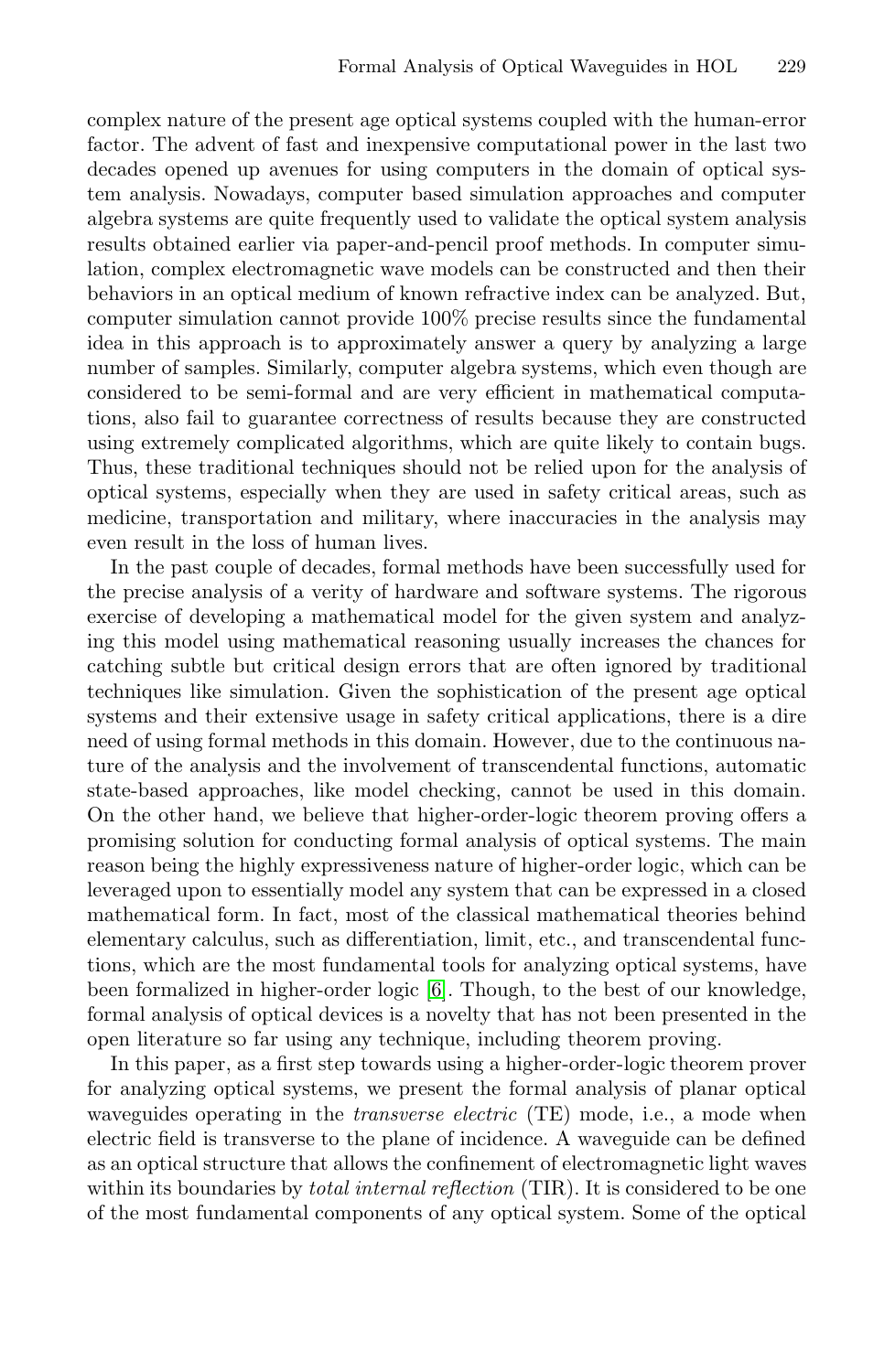systems that heavily rely on optical waveguides, include fiber-optic communications links, fiber lasers and amplifiers for high-power applications, as well as all optical integrated circuits. A planar waveguide, which we mainly analyze in this paper, is a relatively simple but widely used structure for light confinement. It is well accepted in the optics literature that the one-dimensional analysis of this simple planar waveguide is directly applicable to many real problems and the whole concept forms a foundation for more complex optical structures [18].

In order to formally describe the behavior of the planar waveguide, we model the electric and magnetic field equations, which govern the passage of light waves through a planar waveguide, in higher-order logic. The formalization is relatively simple because in the TE mode there is no  $y - axis$  dependance, which allows us to describe the electromagn[et](#page-15-2)ic fields as a small subset of Maxwell Equations. Based on these formal definitions, we present the verification of the eignevalue equation for a planar waveguide in the TE mode. This equation plays a vital role in designing planar waveguides, as it provides the relationship between the wavelength of light waves that need to be transmitted through a planar waveguide and the planar waveguide's physical parameters, such as refractive indices a[nd](#page-15-0) dimensions. In this formalization and verification, we required the mathema[tic](#page-15-3)al concepts of differentiation of piecewise functions and one-sided limits. We built upon Harrison's real analysis theories [6] for this purpose, which include the higher-order-logic formalization of differentiation and limits. We also present some new definitions that allow us [to](#page-2-0) reason about the differentiation of piece[wi](#page-4-0)se functions and one-sided limits with minimal reasoning efforts. Finally, in order to illustrate the effectiveness of the formally verified eigenvalue equa[ti](#page-7-0)on in designing real-world optical systems, we present the analysis of a planar dielectric structure [18]. All the work described in this paper is done using the [HO](#page-9-0)L theorem prover [4]. The main motivations behind this choice include the past famil[iar](#page-14-0)ity with HOL along with the availability of Harrison's real analysis theories [6], which forms the fundamental core of our work.

<span id="page-2-0"></span>The remainder of this paper is organized as follows. Section 2 gives a review of related work. In Section 3, we provide a brief introduction about planar waveguides along with their corresponding electromagnetic field equations and eigenvalues. In Section 4, we present the formalization of the electromagnetic fields for a planar waveguide. We utilize this formalization to verify the eigenvalue equation in Section 5. The analysis of a planar dielectric structure is presented in Section 6. Finally, Section 7 concludes the paper.

## **2 Related Work**

The continuous advancement of optical devices towards increased functionality and performance comes with the challenge of developing analysis tools that are able to keep up with the growing level of sophistication. Even though, there is a significant amount of research going on in this important area of analyzing optical systems but, to the best of our knowledge, none of the available optical analysis tools are based on formal methods and the work presented in this paper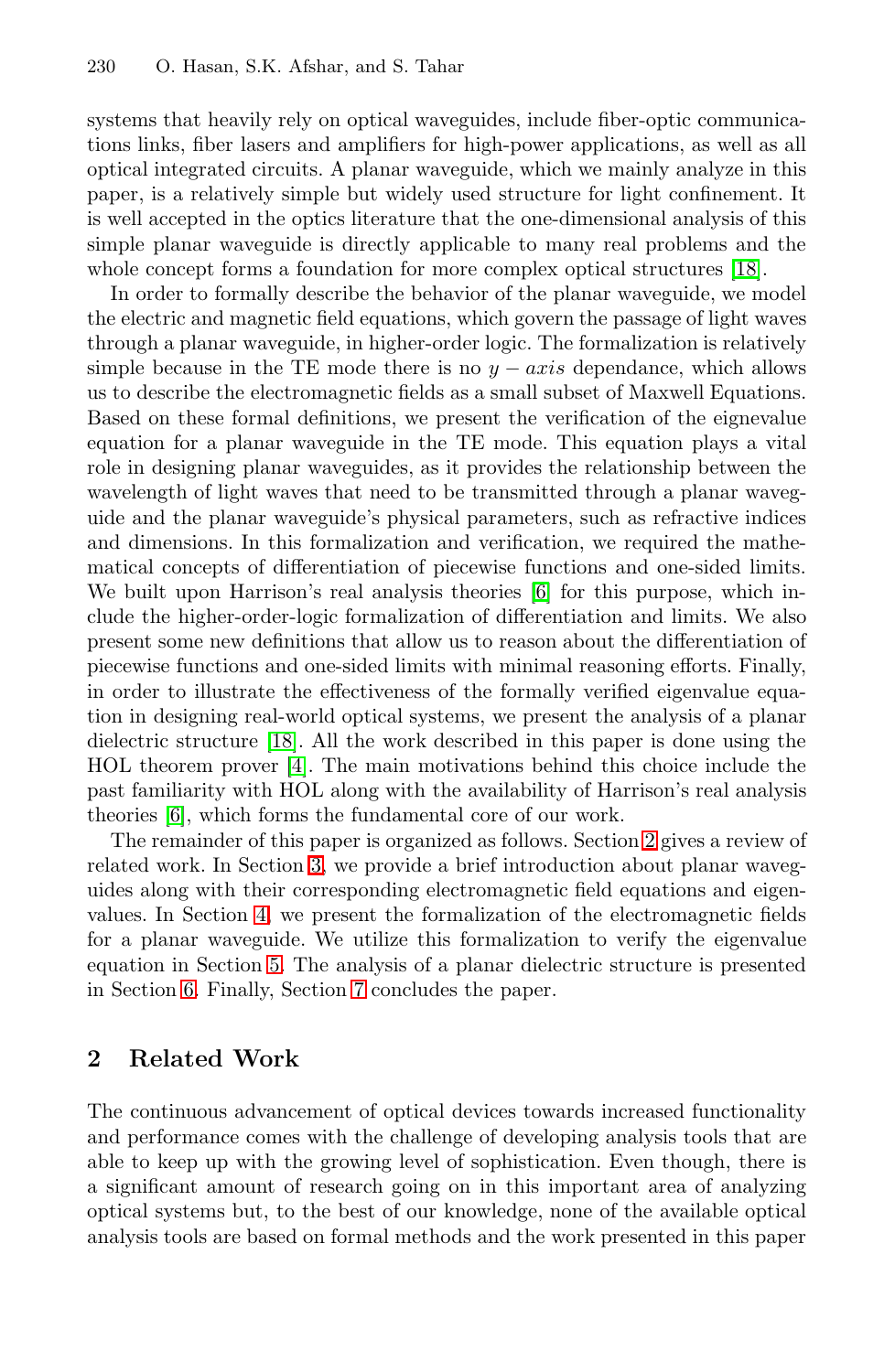is the first one of its kind. In this section, we present a brief overview of the state-of-the-art informal techniques used for optical system analysis.

The most commonly used computer based techniques for optical system analysis are based on simulation and [num](#page-15-4)erical methods. Some examples include the analysis of integrated optical devices [20], optical switches [16] and biosen[sor](#page-15-5)s [23]. Optical systems are continuous systems and thus the first step in their simulation based analysis is to construct a discrete model of the given system [5]. Once the system is discretized, the electromagnetic wave equations are solved by numerical methods. Finite difference methods are the most commonly used numerical approaches applie[d on](#page-15-6) wa[ve](#page-15-7) [eq](#page-15-8)uations. Finite difference methods applied to the time domain discretized wave equations are referred to as the Finite Difference Time Domain (FDTD) methods [21] and to the frequency domain discretized wave equations as the Fini[te](#page-15-9) [Diff](#page-15-10)erence Frequency Domain (FDFD) methods [19]. Solving equations with numerical methods itself imposes an additional form of error on solutions of the problem. Besides inaccuracies, another major disadvantage, associated with the numerical methods and simulation based approaches, is the tremendous amount of CPU time and memory requirements for attaining reasonable analysis results [10]. In [9,13], the authors argued different methodologies to break the structure into smaller components to improve the memory consumption and speed of the FDTD methods. Similarly, some enhanceme[nts](#page-15-11) for the FDFD method are proposed in [22,12]. There is extensive e[ffo](#page-15-12)rt on this subject and although there are some improvements but the inherent nature of numerical [and](#page-15-13) simulation based methods fails all these effort to bring 100% accuracy in the analysis, which can be achieved by the proposed higher-order-logic theorem proving based approach.

Computer algebra systems incorporate a wide variety of symbolic techniques for the manipulation of calculus problems. Based on these capabilities, they have been also tried in the area of optical system analysis. For example, the analysis of planar waveguides using Mathematica [14], which is a widely used computer algebra system, is presented in [3]. With the growing interest in optical system analysis, a dedicated optic[al a](#page-15-0)nalysis package *Optica* [17] has been very recently released for Mathematica. Optica performs symbolic modeling of optical systems, diffraction, interference, and Gaussian beam propagation calculations and is general enough to handle many complex optical systems in a semi-formal manner. Computer algebra systems have also been found to be very useful for evaluating eigenvalues for transcendental equations. This feature has been extensively used along with the paper-and-pencil based analytical approaches. The idea here is to verify the eigenvalue equation by hand and then feed that equation to a computer algebra system to get the desired eigenvalues [18]. Despite all these advantages, the analysis results from computer algebra systems cannot be termed as 100% precise due to the many approximations and heuristics used for automation and reducing memory constraints. Another source of inaccuracy is the presence of unverified huge symbolic manipulation algorithms in their core, which are quite likely to contain bugs. The proposed theorem proving based approach overcomes these limitations but at the cost of significant user interaction.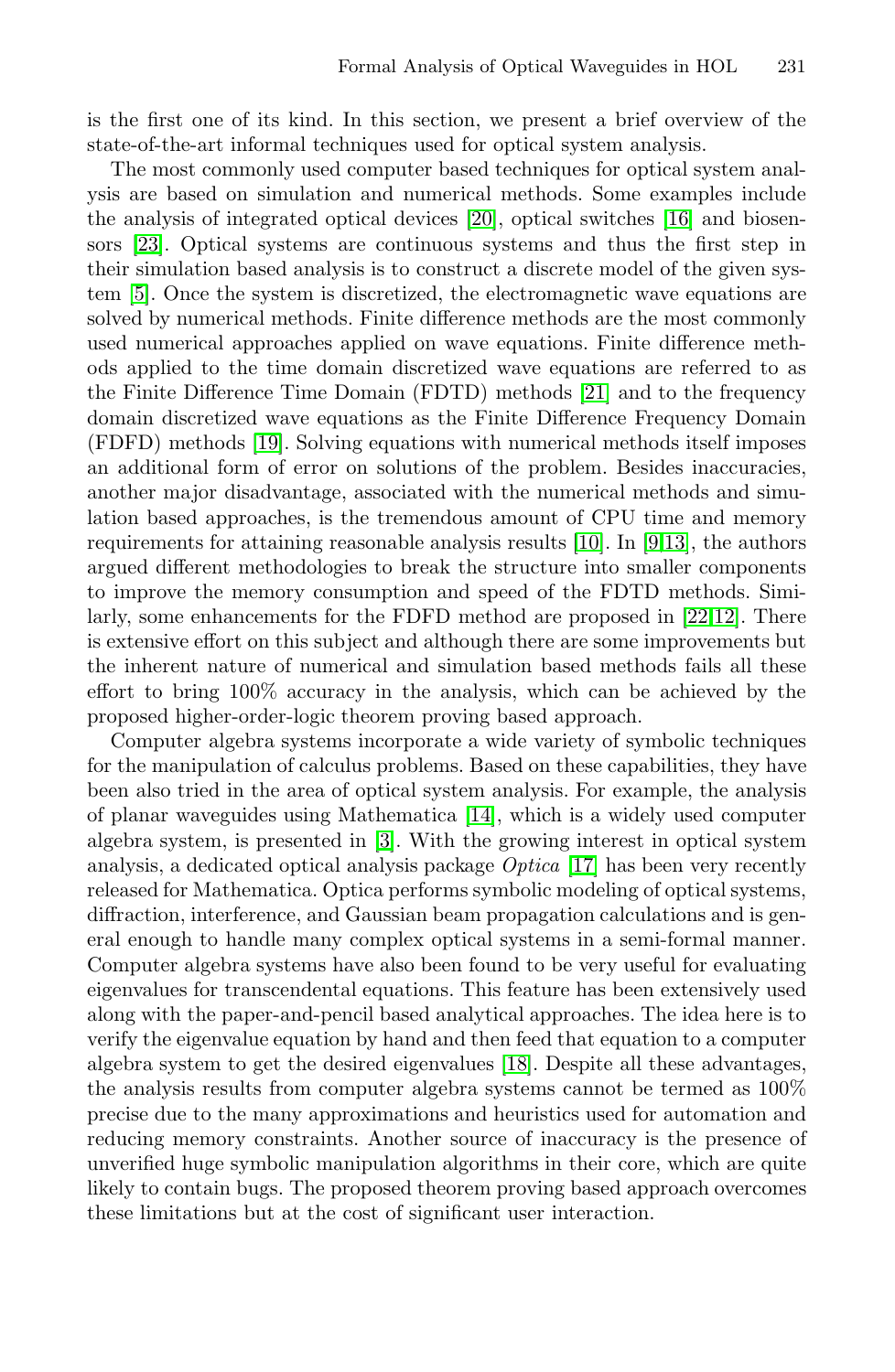# <span id="page-4-0"></span>**3 Planar Waveguides**

Planar waveguides are basically optical structures in which optical radiation propagates in a single dimension. Planar waveguides have become the key elements in the modern high speed optical networks and have been shown to provide a very promising solution to overcome performance limitations of metal interconnect in silicon chips.



**Fig. 1.** Planar Waveguide Structure

The planar waveguide, shown in Figure 1, is considered to be infinite in extent in two dimensions, lets say the *yz* plane, but finite in the *x* direction. It consists of a thin dielectric film surrounded by materials of different refractive indices. The refractive index of a medium is usually defined as the ratio between the phase velocity of the light wave in a reference medium to the phase velocity in the medium itself and is a widely used characteristic for optical devices. In Figure 1,  $n_c$ ,  $n_s$ , and  $n_f$  represent the refractive indices of the cover region, the substrate region, and the film, which is assumed to be of thickness *h*, respectively. The refractive index profile of a planar waveguide can be summarized as follows:

$$
n(x) = \begin{cases} n_c & x > 0 \\ n_f & -h < x < 0 \\ n_s & x < -h \end{cases}
$$
 (1)

The most important concept in optical waveguides is that of *total internal reflection* (TIR). When a wave crosses a boundary between materials with different refractive indices, it is usually partially refracted at the boundary surface, and partially reflected. TIR happens when there is no refraction. Since, the objective of waveguides is to guide waves with minimum loss, ideally we want to ensure TIR for the waves that we want the waveguide to guide. TIR is ensured only when the following two conditions are satisfied. Firstly, the refractive index of the transmitting medium must be greater than its surroundings,  $n_{medium} > n_{surrounding}$ and secondly, the angle of incidence of the wave at the medium is greater than a particular angle, which is usually referred to as the *critical angle*. The value of the critical angle also depends on the relative refractive index of the two materials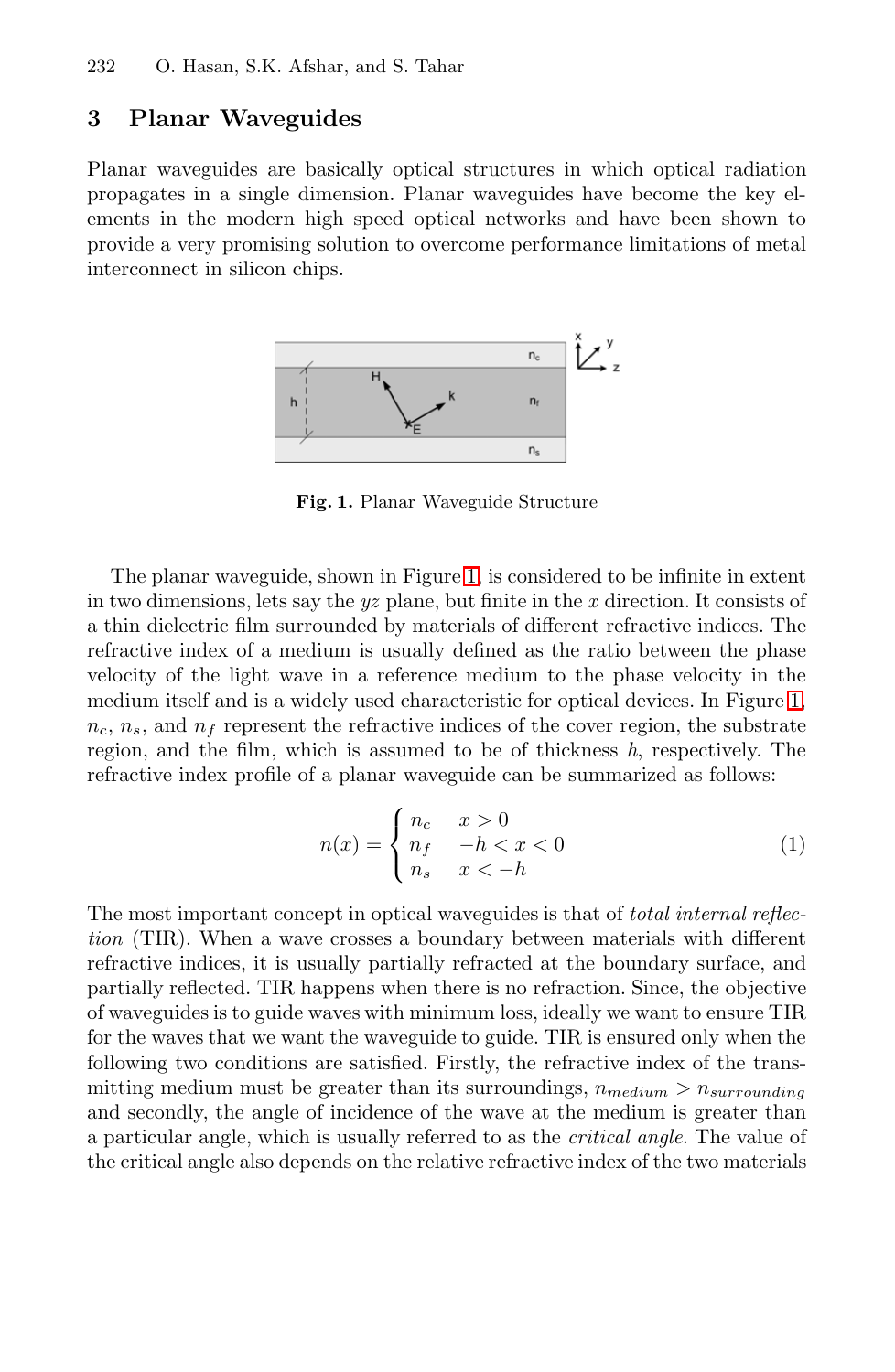of the boundary. Thus, the distribution of refractive indices of the waveguides characterize the behavior of the waveguide and restricts the type of waves which the waveguide can guide.

Like all other waveguides, the planar waveguide also needs to provide the TIR conditions for the waves, which are required to be transmitted through them. The first condition is satisfied by choosing  $n_f$  to be greater than both  $n_s$ and  $n_c$ . The second condition, on the other hand, is dependent on the angle of incidence of the wave on the boundary of the waveguide and thus involves the characteristics of the wave itself, which makes it more challenging to ensure.

Basically, light is an electromagnetic disturbance propagated through the field according to electromagnetic laws. Thus, propagation of light waves through a medium can be characterized by their electromagnetic fields. Based on Maxwell equations [11], which completely describe the behavior of light waves, it is not necessary to solve electromagnetic problems for each and every field component. It is well known that for a planar waveguide, it suffices to consider two possible electric field polarizations, *transverse electric* (TE) or *transverse magnetic* (TM) [18]. In the TE mode, the electric field is transverse to the direction of propagation and it has no longitudinal component along the *z-axis*. Thus, the  $y - axis$  co[mpo](#page-15-0)nent of the electric field  $E_y$  is sufficient to completely characterize the planar waveguide. Similarly, in the TM mode, magnetic field has no longitudinal components along the *z-axis* and solving the system only for the  $y - axis$  component of the magnetic field  $H_y$  will provide us with the remaining electric field components. In this paper, we focus on the TE mode, though the TM mode can also be analyzed in a similar way.

<span id="page-5-0"></span>Based on the above discussion, the electric and magnetic field amplitudes in the TE mode for the three regions, with different refractive indices, of the planar waveguide are given as follows [18]:

<span id="page-5-1"></span>
$$
E_y(x) = \begin{cases} Ae^{\gamma_c x} & x > 0\\ B\cos(\kappa_f) + C\sin(\kappa_f x) & -h < x < 0\\ De^{\gamma_s(x+h)} & x < -h \end{cases}
$$
(2)

$$
H_z = \frac{j}{\omega \mu_0} \frac{\partial E_y}{\partial x} \tag{3}
$$

where A, B, C, and D are amplitude coefficients,  $\gamma_c$  and  $\gamma_s$  are *attenuation coefficients* of the cover and substrate, respectively,  $\kappa_f$  is the *transverse component* of the wavevector  $k = \frac{2\pi}{\lambda}$  in the guiding film,  $\omega$  is the angular frequency of light and  $\mu$  is the permeability of the medium. Some of these parameters can be further defined as follows:

$$
\gamma_c = \sqrt{\beta^2 - k_0^2 n_c^2} \tag{4}
$$

$$
\gamma_s = \sqrt{\beta^2 - k_0^2 n_s^2} \tag{5}
$$

$$
\kappa_f = \sqrt{k_0^2 n_f^2 - \beta^2} \tag{6}
$$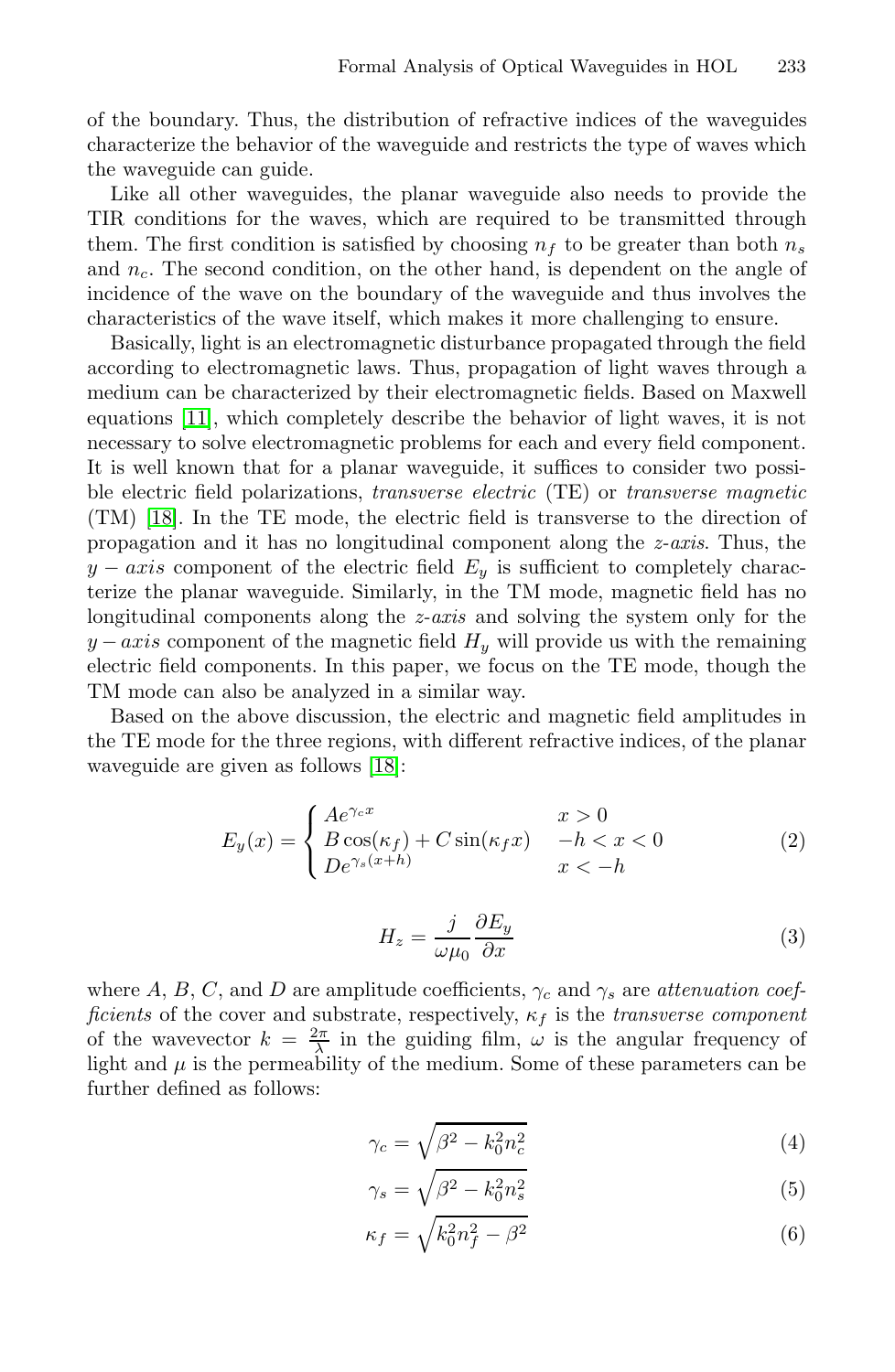

**Fig. 2.** Longitudinal  $(\beta)$  and Transverse  $(\kappa)$  Components of Wavevector k

where  $k_0$  is the vacuum wavevector, such that  $k_0 = \frac{k}{n}$  with n being the refractive index of the medium, and  $\beta$  and  $\kappa$  are the longitudinal and transverse components of the wavevector  $k$ , respectively, inside the film, as depicted in Figure 2. The angle  $\theta$ , is the required angle of incidence of the wave.

This completes the mathematical model of the light wave in a planar waveguide, which leads us back to the original question of finding the angle of incidence θ of the wave to ensure TIR. β is the most interesting vector in this regard. It summarizes two of the ver[y](#page-5-0) import[an](#page-5-1)t characteristics of a wave in a medium. Firstly, because it is t[he l](#page-15-0)ongitudinal component of the wavevector,  $\beta$  contains the information about the wavelength of the wave. Secondly, it contains the propagation direction of the wave within the medium, which consequently gives us the angle of incidence  $\theta$ . Now, in order to ensure the second condition for TIR, we need to find the corresponding  $\beta s$ . These specific values of  $\beta s$  are nominated to be the *eigenvalue of waveguides* since they contain all the information that is required to describe the behavior of the wave and the waveguide.

<span id="page-6-0"></span>The electric and magnetic field equations (2) and (3) can be utilized along with their well-known continuous nature [18] to verify the following useful relationship, which is usually termed as the *eigenvalue equation* for β.

$$
\tan(h\kappa_f) = \frac{\gamma_c + \gamma_s}{\kappa_f \left(1 - \frac{\gamma_c \gamma_s}{\kappa_f^2}\right)}\tag{7}
$$

The good thing about this relationship is that it contains  $\beta$  along with all the physical characteristics of the planar waveguide, such as refractive indices and height. Thus, it can be used to evaluate the val[ue](#page-6-0) of  $\beta$  in terms of the planar waveguide parameters. This way, we can tune these parameters in such a way that an appropriate value of  $\beta$  is attained that satisfies the second condition for TIR, i.e.,  $\sin^{-1}(\frac{\lambda\beta}{2\pi})$  < critical angle. All the values of  $\beta$  that satisfy the above conditions are usually termed as the TE modes in the planar waveguide.

In this paper, we present the higher-order-logic formalization of the electric and magnetic field equations for the planar wave guide, given in Equations (2) and (3), respectively. Then, based on these formal definitions, we present the formal verification of the eigenvalue equation, given in Equation (7). As outlined above, it is one of the most important relationships used for the analysis of planar waveguides, which makes its formal verification in a higher-order-logic theorem prover a significant step towards using them for conducting formal optical systems analysis.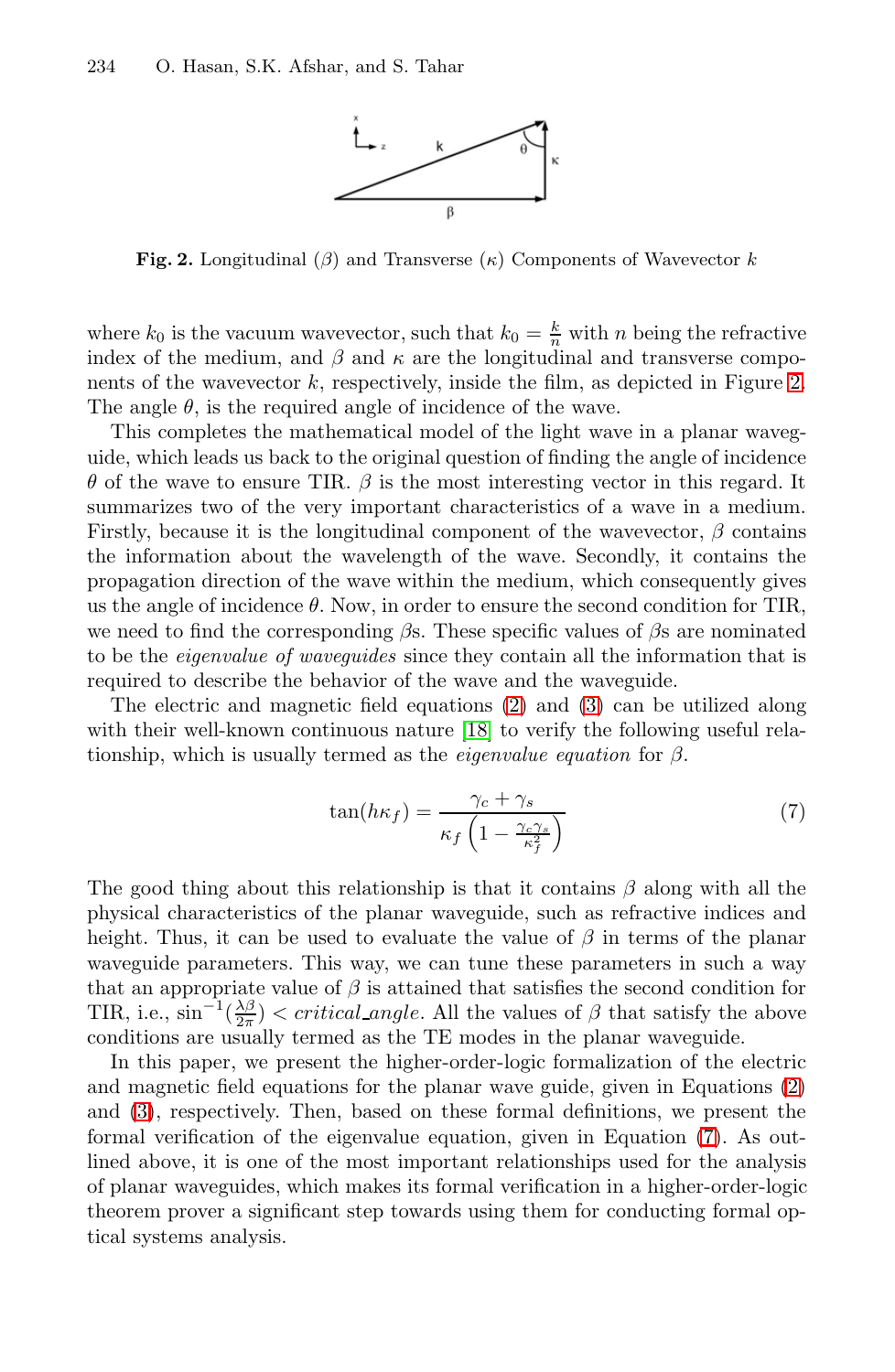### <span id="page-7-0"></span>**4 Formalization of Electromagnetic Fields**

In this section, we present the higher-order-logic formalization of the electric and magnetic fields for a planar waveguide in the TE mode. We also verify an expression for the magnetic field by differentiating the electric field expression.

The electric field, given in Equation (2), is a piecewise function, i.e., a function whose values are defined differently on disjoint subsets of its domain. Reasoning about the derivatives of piecewise functions in a theorem prover is a tedious task as it involves rewriting based on the classical definitions of differentiation and limit due to their domain dependant values. In order to facilitate such reasoning, we propose to formally define piecewise linear functions in terms of the *Heaviside step function* [1], which is sometimes also referred to as the *unit step function*. A Heaviside step function is a discontinuous, relatively simple piecewise, realvalued function that returns 1 for all strictly positive arguments, 0 for strictly negative arguments and its value at point 0 is usually  $\frac{1}{2}$ .

$$
H(x) = \begin{cases} 0 & x < 0; \\ \frac{1}{2} & x = 0; \\ 1 & 0 < x. \end{cases}
$$
 (8)

By defining piecewise functions based on the Heaviside step function, we make their domain dependance implicit. It allows us to simply reason about the derivatives of piecewise functions using the differentiation properties of sum and products of functions. This way, we need to reason about the derivative of only one piecewise function, i.e., the Heaviside step function, from scratch and build upon these results to reason about the derivatives of all kinds of piecewise functions without utilizing the classical definitions. In this paper, we apply this approach to reason about the derivative of the electric field expression, given in Equation (2). The first step in this regard is to formalize the Heaviside step function as the following higher-order-logic function.

# **Definition 1:** *Heaviside Step Function*  $\vdash \forall$  x. h\_step x = if x=0 then  $\frac{1}{2}$  el[se](#page-15-2) (if x<0 then 0 else 1)

Next, we formally verify that the derivative of **h**\_step function for all values of its argument  $x$ , except 0, is equal to 0.

# **Theorem 1:** *Derivative of Heaviside Step Funct[ion](#page-5-0)*  $\vdash \forall x. \neg(x = 0) \Rightarrow$  (deriv h\_step x = 0)

where the HOL function deriv represents the derivative function [6] that accepts a real-valued function f and a differentiating variable x and returns  $df/dx$ . The proof of the above theorem is based on the classical definitions of differentiation and limit along with some simple arithmetic reasoning.

Now, the electric field of a planar waveguide, given in Equation (2), can be expressed in higher-order logic as the following function.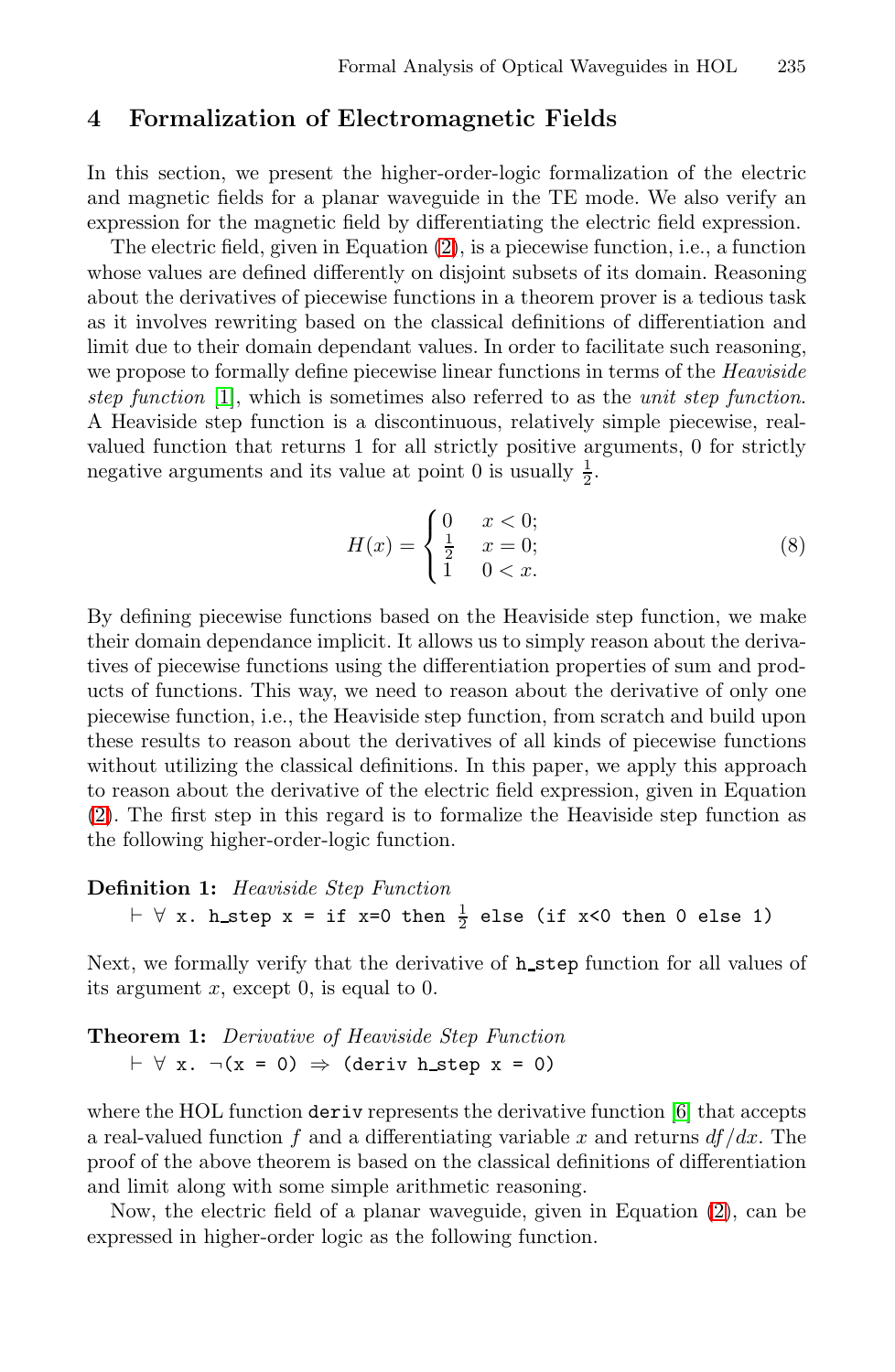**Definition 2:** *Electric Field for the Planar Waveguide in TE mode*  $\vdash$  ∀ b k n. gamma b k n =  $\sqrt{b^2 - k^2n^2}$  $\vdash$  ∀ b k n. kappa b k n =  $\sqrt{k^2 n^2 - b^2}$  $\vdash \forall A B C D n_{\neg} c n_{\neg} s n_{\neg} f k_{\neg} 0 b n x.$ E field A B C D n c n s n f k 0 b h  $x =$  $A e^{-\left((\text{gamma } b k_0 n_c)\right)x}$  (h\_step x) +  $(B \cos((\text{kappa b k.0 n.f}) x) + C \sin((\text{kappa b k.0 n.f}) x))$  $(h_{\text{step}}(-x))$  +  $(D \ e^{(- (gamma b \ h_0 b \ h_0) (x+h)) - (x+h))}$  $(B \cos((\text{kappa b k 0 n f) x) + C \sin((\text{kappa b k 0 n f) x}))$  $(h_step (-x - h))$ 

The function E field accepts the four amplitude coefficients A, B, C and D, the three refractive indices for the planar waveguide  $n_c$ ,  $n_s$  and  $n_f$ , corresponding to the cover, substrate and the film region[s,](#page-5-0) respectively, the vacuum wave vector  $k_0$ , the longitudinal component of the wave vector b, the height of the waveguide h and the variable x [fo](#page-5-0)r the *x-axis*. It uses the function gamma to obtain the two attenuation coefficients in the cover and substrate as (gamma b k 0 n c) and (gamma b k 0 n s), respectively, and the function kappa to model the transverse component of k in the guiding film as (kappa b k  $\Omega$  n f). It also utilizes the Heaviside step function **h\_step** thrice with appropriate arguments [to](#page-5-1) model the three sub domains of the piecewise electric field for the planar waveguide, described by the above parameters, according to Equation (2). It is important to note that, rather than having the undefined values for the boundaries  $x = 0$  and  $x = -h$ , as is the case in Equation (2), our formal definition assigns fixed values to these points. But, since we will be analyzing the amplitude coefficients under the continuity of electric and magnetic fields, these point values do not alter our results as will be seen in the next section.

Next, we formalize the magnetic field expression for the planar waveguide, given in Equation (3), using the functional definition of the derivative, deriv, given in [6], as follows.

**Definition 3:** *Magnetic Field for the Plan[ar](#page-5-1) Waveguide*

```
\vdash \forall omega mu A B C D n_c n_s n_f k_0 b h x.
   H_field omega mu A B C D n_c n_s n_f k_0 b h x=\frac{1}{\text{omega max}} deriv (\lambdax. E_field A B C D n_c n_s n_f k_0 b h x) x
```
The function H [fi](#page-15-14)eld accepts the frequency omega and the permeability of the medium mu besides the same parameters that have been used for defining the electric field of the planar waveguide in Definition 2. We have removed the *imaginary unit* part from the original definition, given in Equation (3), in the above definition for simplicity as our analysis is based on the amplitudes or absolute values of electric and magnetic fields and thus requires the real portion of the corresponding complex numbers only. However, if need arises, the imaginary part can be included in the analysis as well by utilizing the higher-order-logic formalization of complex numbers [7].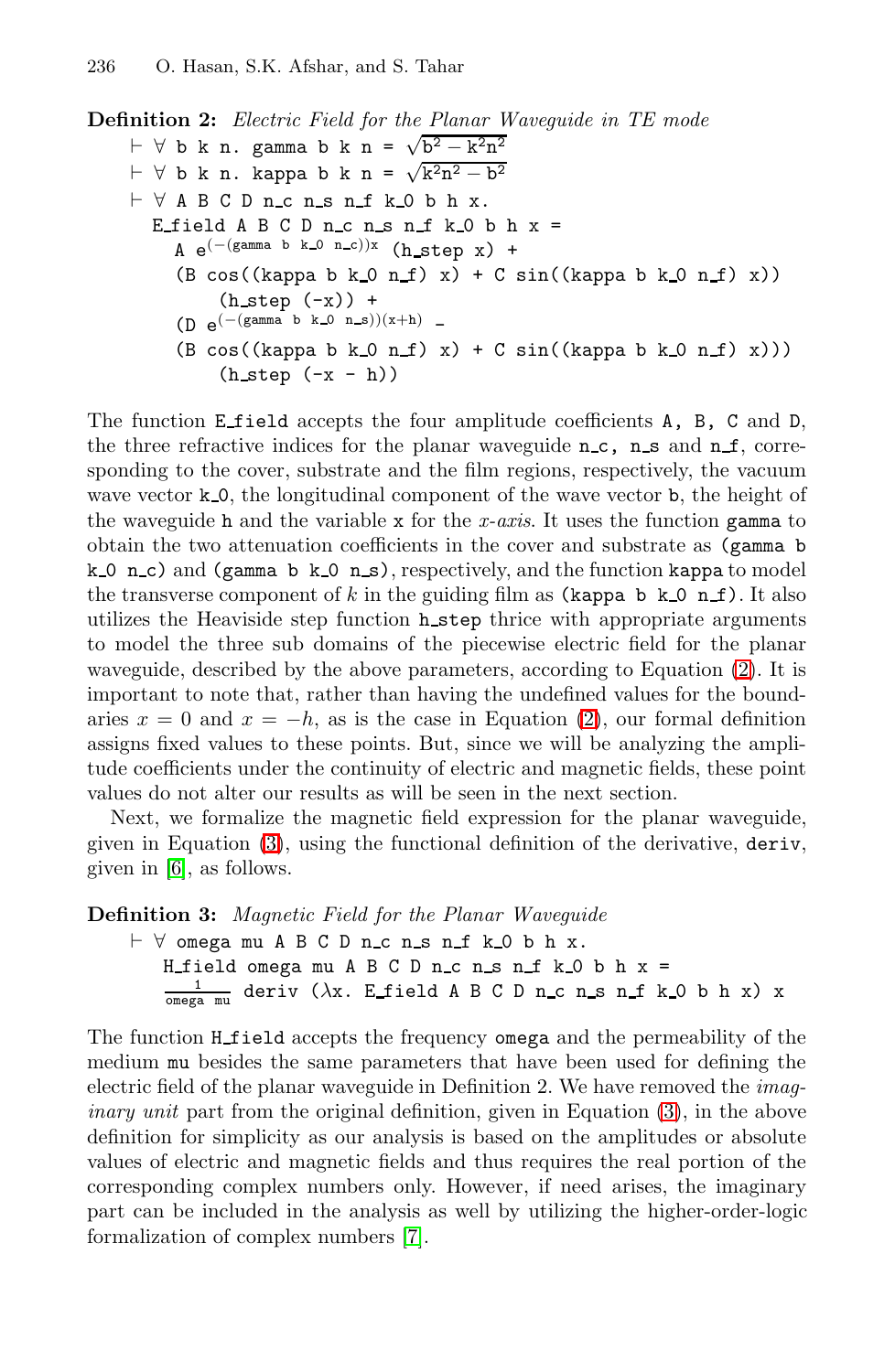Definitions 2 and 3 can now be used to formally verify a relation for the magnetic field in a planar waveguide as follows:

**Theorem 2:** *Expression for the Magnetic Field*

- ∀ omega muABCDn c n s n f k 0 b h x.  $\neg(x = 0) \land \neg(x = -h) \Rightarrow$ H\_field omega mu A B C D n\_c n\_s n\_f k\_0 b h x =  $\frac{1}{\text{omega max}}$  (  $(-(\text{gamma b k.0 n.c}))$  A  $e^{(-(\text{gamma b k.0 n.s)})x}$  (h\_step x) +  $(kappa b k_0 n_f)$  $(-B \sin((\text{kappa} b k.0 n.f) x) + C \cos((\text{kappa} b k.0 n.f) x))$  $(h_step (-x)) +$  $\text{(gamma b k_0 n_s) (D e^{\left((\text{gamma b k_0 n_s) (x + h)}\right)} - \text{gamma b})}$  $\text{(gamma b k_0 n_s) (D e^{\left((\text{gamma b k_0 n_s) (x + h)}\right)} - \text{gamma b})}$  $\text{(gamma b k_0 n_s) (D e^{\left((\text{gamma b k_0 n_s) (x + h)}\right)} - \text{gamma b})}$  $(kappa b k_0 n_f)$  $(-B \sin((\text{kappa } b k.0 n.f) x) + C \cos((\text{kappa } b k.0 n.f) x)))$  $(h\_step (-x - h)))$ 

<span id="page-9-0"></span>This theorem can be verified by proving the derivatives of the three expressions found in the definition of the electric field and the derivative of the Heaviside step function, given in Theorem 2, along with basic [diff](#page-6-0)erentiation properties of a product and sum of functions, formally verified in [6].

### **5 Verification of the Eigenvalue Equation**

In this section, we build upon the formal definitions of electromagnetic field relations, formalized in the previous section, to formally verify the eigenvalue equation for the planar waveguide in the TE mode, give[n i](#page-6-0)n Equation (7).

The main idea behind our analysis is to leverage upon the continuous nature of the electric and magnetic field functions. Like all other continuous functions, a continuous piecewise function f also approaches the value  $f(x0)$  at any point  $x = x0$  in its domain. This condition, when applied to the boundary points  $x = 0$  and  $x = -h$  of our piecewise fun[ct](#page-15-15)ions for the electric and magnetic fields, E field and H field, respect[ive](#page-6-0)ly, yields very interesting results that allow us to express the amplitude coefficients  $B, C$  and  $D$  in terms of the amplitude coefficient A and then finally utilize these relationships to verify Equation (7).

Due to the piecewise nature of our electric and magnetic field functions, the above reasoning is based on the mathematical concept of right and left hand limits, sometime referred to as one-sided limits, which are the limits of a realvalued function taken as a point in their domain is approached from the right and from the left hand side of the real axis, respectively [2]. Therefore, the first step towards the formal verification of Equation (7) is the formalization of right hand limit in higher-order logic using its classical definition as follows:

**Definition 4:** *Limit from the Right*

$$
\vdash \forall \text{ f } y0 \text{ x0. right\_lim f } y0 \text{ x0 } =
$$
\n
$$
\forall \text{ e. } 0 < \text{ e } \Rightarrow \exists \text{ d. } 0 < \text{ d } \land
$$
\n
$$
\forall x. \ 0 < x - x0 \land x - x0 < \text{ d } \Rightarrow \text{ abs}(f x - y0) < \text{ e }
$$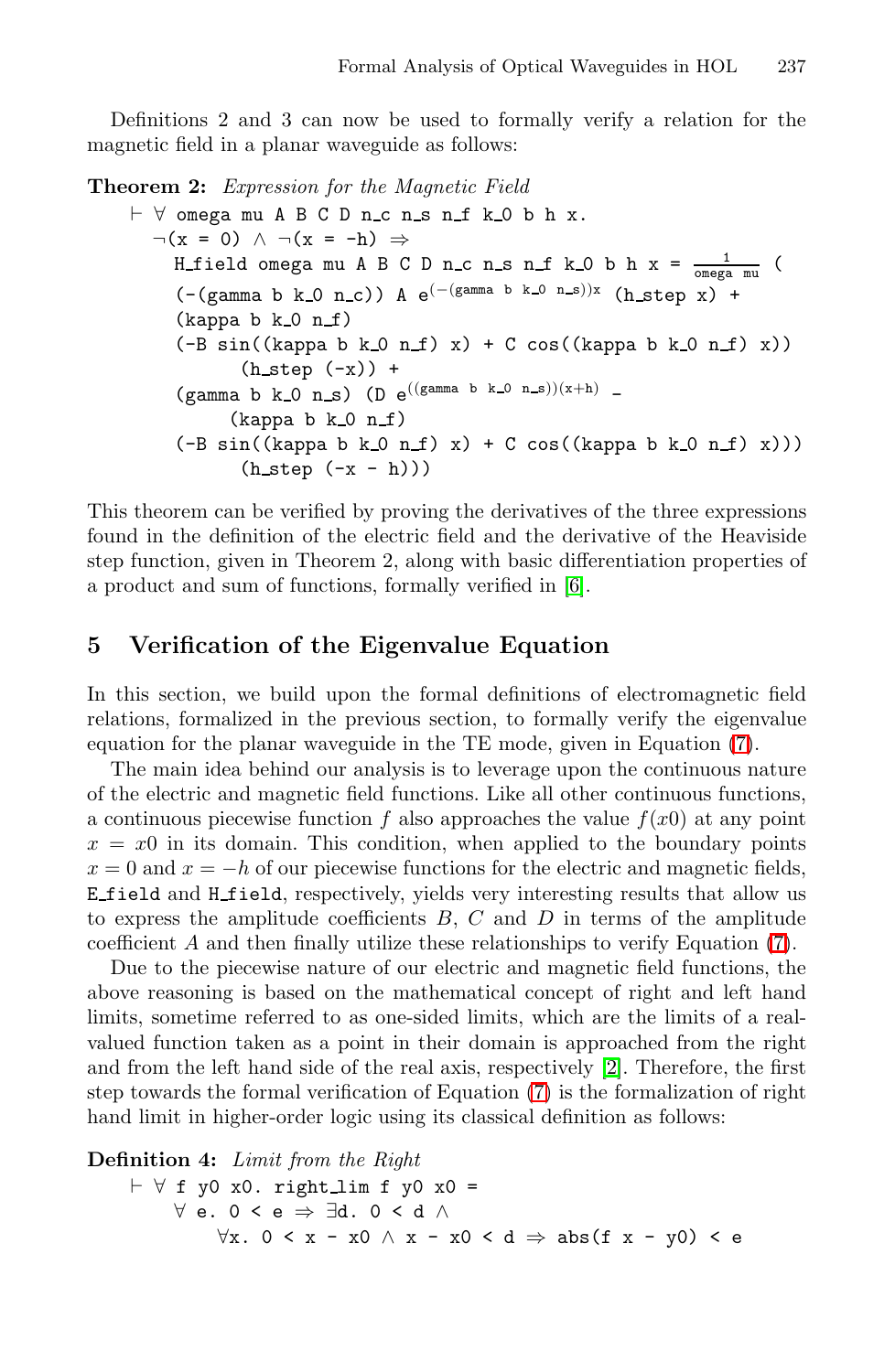The abs function is the HOL function for the absolute value of a real number. According to the above definition, the limit of a real valued function  $f(x)$ , as x tends to x0 from the right is y0, if for all strictly positive values e, there exists a number d such that for all x satisfying  $x0 < x < x0 + d$ , we have  $|f(x)-y0| < e$ . Similarly, the left hand limit can be formalized as follows:

# **Definition 5:** *Limit from the Left* - ∀ f y0 x0. left lim f y0 x0 = ∀ e. 0 < e ⇒ ∃d. 0 < d ∧  $\forall x. -d < x - x0 \land x - x0 < 0 \Rightarrow abs(f x - y0) < e$

If the normal limit of a function exists at a point and is equal to  $y0$  then both the right an[d](#page-15-2) [l](#page-15-2)eft limits for that function are also well-defined for the same point and are both equal to  $y_0$ . This is an important result for our analysis and thus we formally verify it in the HOL theorem prover as the following theorem.

# **Theorem 4:** *Limit Implies Limit from the Right and Left* - ∀ f y0 x0. (f→y0)x0 ⇒ right lim f y0 x0 ∧ left lim f y0 x0

The assumption of the above theorem  $(f \rightarrow y_0)x_0$  represents the formalization of the normal limit of a function  $[6]$  and is True only if the function f approaches y0 at point  $x = x0$ . The proof of Theorem 4 is basically a re-writing of the definitions involved along with the properties of the absolute function. We also verified the uniqueness of both right and left hand limits as follows.

**Theorem 5:** *Limit from the Right is Unique* - ∀f y1 y2 x0. right lim f y1 x0 ∧ right lim f y2 x0 ⇒(y1=y2)

# **Theorem 6:** *Limit from the Left is Unique* - ∀f y1 y2 x0. left lim f y1 x0 ∧ left lim f y2 x0 ⇒(y1=y2)

The proof of Theorem 5 is by contradiction, as it is not possible that a real-valued function gets as near as possible to two unequal points in its range for the same argument. We proceed with the proof by first assuming that  $\neg(y1 = y2)$  and then rewriting the statement of Theorem 5 with the definition of the function right\_lim. Next, the two assumptions are specialized for  $e = \frac{|y_1 - y_2|}{2}$  case. Now, the same x is chosen for both the assumptions in such a way that the conditions on x, i.e.,  $x0 \le x \le x0 + d$ , for both of the assumptions are satisfied. One such x is  $\frac{min \ d1 \ d2}{2} + x0$ , where d1 and d2 are the d's for the two assumptions, respectively, and the function min returns the minimum value out of its two real number arguments. Thus, for such an  $x$ , the two given assumptions imply that  $|fx - y1| < \frac{|y_1 - y_2|}{2}$  and  $|fx - y_2| < \frac{|y_1 - y_2|}{2}$ , which leads to a contradiction in both of the cases when  $y_1 < y_2$  and  $y_2 < y_1$ . Hence, our assumption  $\neg(y_1)$  $y2$ ) cannot be True and  $y1$  must be equal to  $y2$ , which concludes the proof of Theorem 5. Theorem 6 is also verified using similar reasoning.

The above infrastructure can now be utilized to formally verify the mathematical relationships between the amplitude coefficients. The relationship between the amplitude coefficients  $B$  and  $A$  can be formally stated as follows: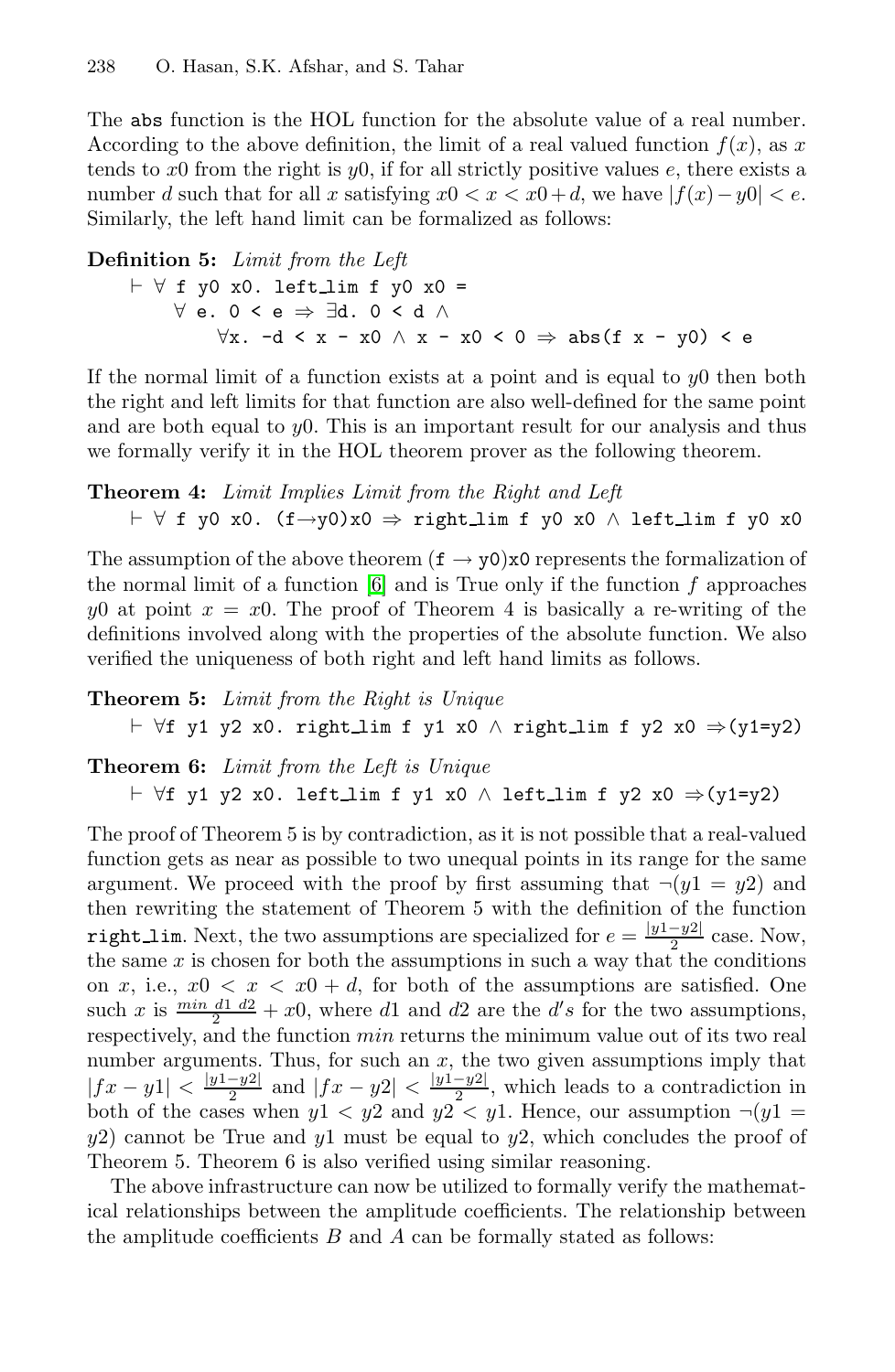## **Theorem 7:**  $B = A$ - ∀ ABCDn c n s n f k 0 b h x. 0 < h ∧ ( $\forall x$ . ( $\lambda x$ . E\_field A B C D n\_c n\_s n\_f k\_0 b h x) contl x)  $\Rightarrow$  (B = A)

The first assumption ensures that h is always greater than 0 and is valid since h represents the height of the waveguide. Whereas, the HOL predicate (f contl x) [6], used in the above theorem, represents the relational form of a continuous function definition, which is True when the limit of the real-valued function f e[x](#page-15-2)ists for all points x on the real line and is equal to  $f(x)$ . Thus, the corresponding assumption, in the above theorem, ensures that the function E field is continuous on the  $x - axis$  and its limit at the boundary points  $x = 0$  and  $x = -h$  is equal to the value of the function **E** field at  $x = 0$  and  $x = -h$ .

In order to verify Theorem 7, consider the boundary point  $x = 0$ , for which the value of the function **E**field becomes  $\frac{A+B}{2}$ , according to Definition 2. Now, based on Theorem 5, the limit from the right at  $x = 0$  for the function **E** field is also going to be  $\frac{A+B}{2}$ . Next, we verified, using Definition 4 along with the properties of the exponential function [6], that the limit from the right for the function E field at point  $x = 0$  is in fact equal to A. The uniqueness of the right limit property, verified in Theorem 5, can now be used to verify that A must be equal to  $\frac{A+B}{2}$  as they both represent the limit from the right for the same function at the same point. This result can be easily used to discharge our proof goal  $A = B$ , which concludes the proof for Theorem 7.

Next, we apply similar reasoning as above with the magnetic field relation for the planar waveguide, verified in Theorem 2, at point  $x = 0$  to verify the following relationship between the amplitude coefficients C and A.

# **Theorem 8:**  $C = -A \frac{\gamma_c}{\kappa_f}$

- ∀ omega muABCDn c n s n f k 0 b h x.(0 < h)∧(0 < mu)∧  $(0 \lt \omega) \wedge (b \lt k 0 n_f) \wedge (k 0 n_s \lt b) \wedge (0 \lt n_s) \wedge (0 \lt k 0) \wedge$  $(\forall x.\lambda x. H \text{field omega mu A B C D n.c n.s n.f k.0 b h x})$  contl x)  $\Rightarrow$  (C =  $-A\frac{\text{(gamma b k_0 n_c)}}{\text{(kappa b k_0 n_c)}})$ 

The additional assumptions besides,  $0 < h$ , used in the above theorem, ensure that the values of the functions gamma and kappa are positive real numbers and do not attain an imaginary complex number value, according to their definitions, given in Section 3. Again based on the continuity of the magnetic field H\_field assumption, we know that its limit at point 0 is equal to the value of H field at  $x = 0$ , say  $H_0$ . It is important to note that the value of  $H_0$  cannot be obtained from the expression for the H field, given in Theorem 2. Therefore, we cannot reason about its precise value but based on the continuity of **H\_field**, we do know that it exists. This implies that the limit from right and left for this function would be also equal to  $H_0$ , according to Theorem 4. Next, we verified that limits from right and left for the magnetic field function **H\_field**, given in Theorem 2, at point  $x = 0$  are  $\frac{-A(gamma b k_0 n_c)}{om mu}$  and  $\frac{C(kappa b p_a b k_0 n_f)}{om mu}$  using Definitions 4 and 5, respectively. This leads to the verification of Theorem 8, since we already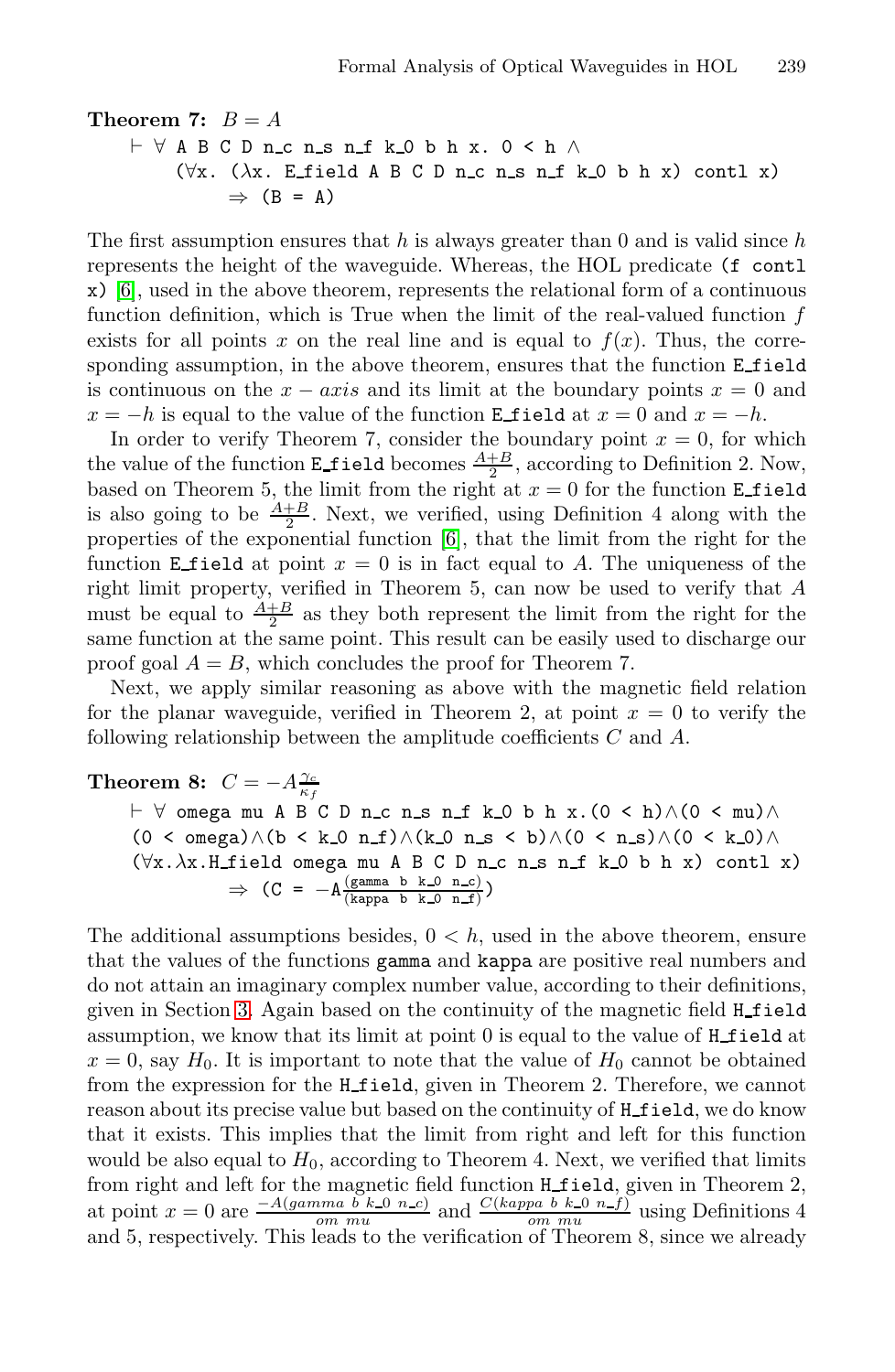know that these two limit values are equal to  $H_0$ , using the uniqueness of limits from right and left, verified in Theorems 5 and 6.

Now, using similar reasoning as above and applying continuity of E field and H field at  $x = -h$ , we verified the following two relations to express the amplitude coefficient  $D$  in terms of the amplitude coefficients  $B$  and  $C$ .

**Theorem 9:**  $D = B \cos(\kappa_f h) - C \sin(\kappa_f h)$ 

- ∀ ABCDn c n s n f k 0 b h x. 0 < h ∧ ( $\forall x$ . ( $\lambda x$ . E\_field A B C D n\_c n\_s n\_f k\_0 b h x) contl x)  $\Rightarrow$  (D = B(cos((kappa b k\_0 n\_f) h)) - C(sin((kappa b k\_0 n\_f) h)))

**Theorem 10:**  $D = \kappa_f \frac{B \sin(\kappa_f h) + C \cos(\kappa_f h)}{\gamma_0}$  $\gamma_s$ 

- ∀ omega muABCDn c n s n f k 0 b h x. (0 < h) ∧ (0 < mu)∧(0 < omega)∧(k\_0 n\_s < b)∧(0 < n\_s)∧(0 < k\_0) ∧<br>
(∀x.( $\lambda$ x.H\_field omega mu A B C D n\_c n\_s n\_f k\_0 b h x)contl x)  $(\forall x. (\lambda x. H\_field \text{omega} \text{ and } B C D n_c c n_c s n_f k_0 b h x)$ contl x)  $\Rightarrow$  (D=(kappa b k\_0 n\_f) $\frac{(B(\sin((\text{kappa b ka-0 n-f}) h)))+C(\cos((\text{kappa b ka-0 n-f}) h))))}{(\text{gamma b k-0 n-s})}$ 

The above theorems allows us to reach an alternate expression for E field in terms of only A, which is the amplitude of the electric field at  $x = 0$ . This relationship is very useful for plotting the mode profiles of guided modes [18].

The right-hand sides of the conclusions of Theorems 9 and 10 can now equated together, since both are equal to  $D$ , and the amplitudes coefficients  $B$  and  $C$ can be expressed in terms of A, using Theorems 7 and 8, respectively, to formally verify the desired relationship for evaluating the eigenvalues of the planar waveguide, given in Equation (7), as the following theorem.

#### **Theorem 11:** *Eigenvalue Equation*

 $\vdash$  ∀ omega mu A B C D n\_c n\_s n\_f k\_0 b h x. (0 < A) ∧  $(0 \le h) \land (0 \le mu) \land (0 \le \text{omega}) \land$  $(b < k_0 n_1) \wedge (k_0 n_2 < b) \wedge (0 < n_3) \wedge (0 < k_0) \wedge$  $\neg((\text{kappa } b k_0 n_f)^2 = (\text{gamma } b k_0 n_c)$  (gamma b k 0 n s)) ∧  $(\forall x. (\lambda x. \text{E-field A B C D n.c n.s n.f k.0 b h x})$  $(\forall x. (\lambda x. \text{E-field A B C D n.c n.s n.f k.0 b h x})$  $(\forall x. (\lambda x. \text{E-field A B C D n.c n.s n.f k.0 b h x})$  contl x)  $\wedge$ (∀x.(λx.H field omega muABCDn c n s n f k 0 b h x)contl x)  $\Rightarrow$   $(\tan((\text{kappa b k.0 n.f}) h) =$  $\frac{\text{(gamma b k_0 n_c)} + \text{(gamma b k_0 n_s)}}{\text{(gamma b k_0 n_c)} \cdot \text{(gamma b k_0 n_c)} \cdot \text{(gamma b k_0 n_s)}}$ (gamma b k 0 n c) + (gamma b k 0 n s)<br>
(kappa b k 0 n f)  $\left[1-\frac{(\text{gamma }b \times 0 \text{ n }-c)(\text{gamma }b \times 0 \text{ n }-c)}{(\text{kappa }b \times 0 \text{ n }-f)^2}\right]$ 

Due to the inherent soundness of the theorem proving approach, our verification results exactly matched the paper-and-pencil analysi[s c](#page-15-2)ounterparts for the eigenvalue equation, as conducted in [18], and thus can be termed as 100% precise. Interestingly, the assumption  $\neg$  ((kappa b k 0 n f)<sup>2</sup> = (gamma b k 0 n c) (gamma b  $k=0$  n s)), without which the eigenvalues are undefined, was found to be missing in [18]. This fact clearly demonstrates the strength of formal methods based analysis as it allowed us to highlight this corner case, which if ignored could lead to the invalidation of the whole eigenvalue analysis.

The verification results, given in this section, heavily relied upon real analysis and thus the useful theorems available in the HOL real analysis theories [6]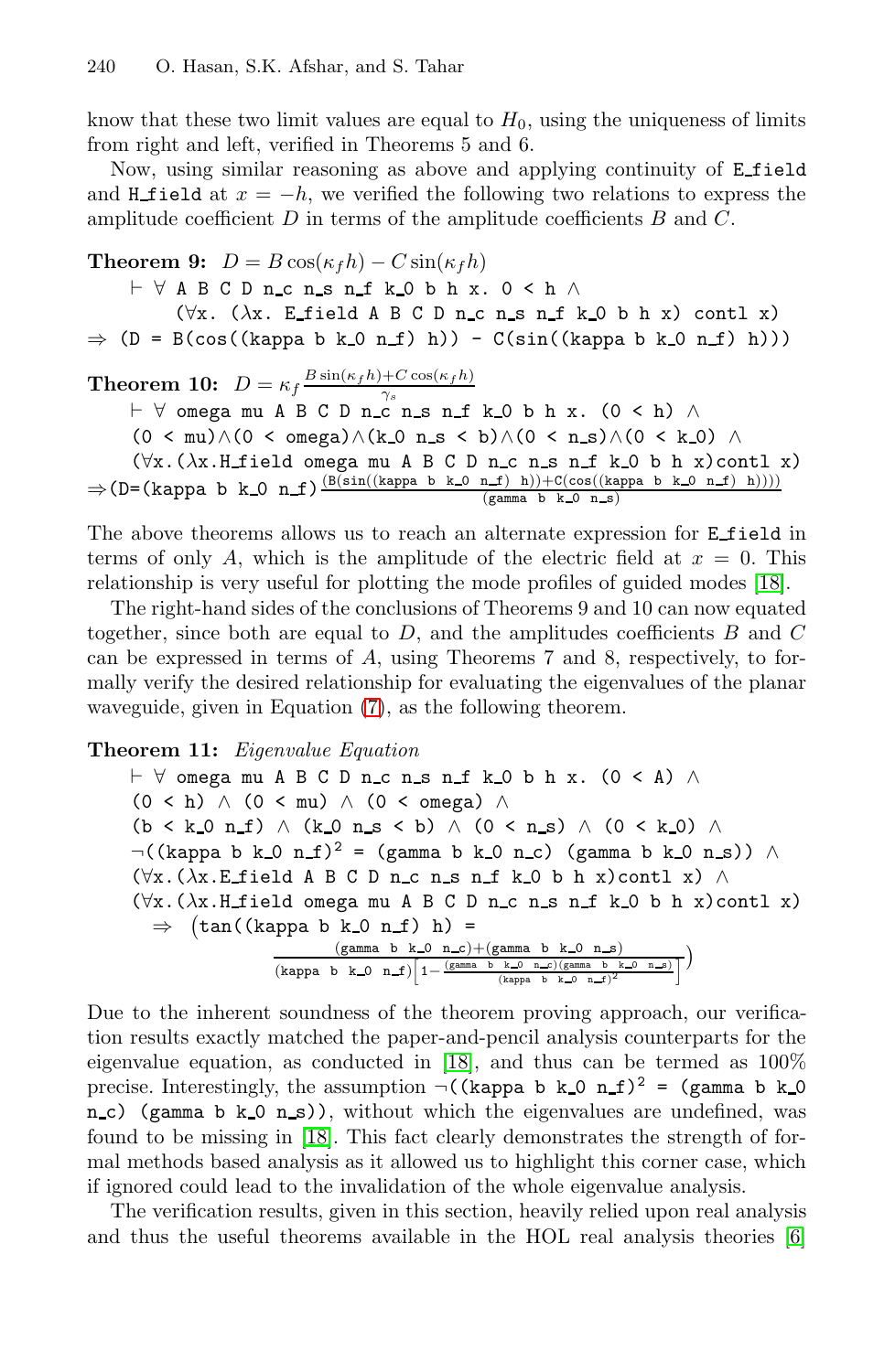proved to be a great asset in this exercise. The verification task took around 2500 lines of HOL code and approximately 100 man-hours.

## **6 Application: Planar Asymmetric Waveguide**

In this section, we demonstrate the effectiveness of Theorem 11 in analyzing the eigenvalues of a planar asymmetric waveguide [18]. The waveguide is characterized by a guiding index  $n_f$  of 1.50, the substrate index  $n_s$  of 1.45 and the cover index  $n_c$  of 1.40. The thickness of the guiding layer h is  $5\mu m$ . The goal is to determine the allowable values of  $\beta$  for this structure, assuming that the wavelength  $\lambda$  of  $1 \mu m$  is used to excite the waveguide.

In order to obtain the allowable values of  $\beta$  from Theorem 11, we rewrite it with the definition of the function gamma, replace the term (kappa b  $k_0$  n f) with k f and express the variable b, which represents  $\beta$  in our Theorems, in terms of k f as  $\sqrt{(k_0)^2(n_f)^2 - (k_f)^2}$ , using the definition of kappa, to obtain the following alternate relationship.

**Theorem 12:** *Alternate form of Eigenvalue Equation*

 $\vdash$  ∀ omega mu A B C D n\_c n\_s n\_f k\_0 b h x. (0 < A) ∧  $(0 \le h) \land (0 \le mu) \land (0 \le \text{omega}) \land$  $(b \lt k 0 \text{ n.f}) \wedge (k 0 \text{ n.s} \lt b) \wedge (0 \lt n s) \wedge (0 \lt k 0) \wedge$  $\neg((\text{kappa } b k.0 n.f)^2 = (\text{gamma } b k.0 n.c)$  (gamma b k 0 n s))  $\wedge$ (∀x.(λx.E f[iel](#page-4-0)d ABCDn c n s n f k 0 b h x)contl x) ∧ (∀x.(λx.H field omega muABCDn c n s n f k 0 b h x)contl x)  $\Rightarrow$   $(\tan(k_f h) =$  $\sqrt{((k_0)^2(n_1\pm)^2 - (k_1\pm)^2)(n_2\pm)^2 + \sqrt{((k_0)^2(n_1\pm)^2 - (k_1\pm)^2)(n_2\pm)^2}}$ k f  $\left[1-\frac{(\sqrt{((\kappa_0))^2(n_-t)^2} - (\kappa_-t)^2)-(\kappa_0)^2(n_-c)^2)(\sqrt{((\kappa_0)^2(n_-t)^2} - (\kappa_-t)^2)-(\kappa_0)^2(n_-s)^2)}{(\kappa_-t)^2}\right]$ 1  $\mathcal{E}$ 

All the quantities in the conclusion of the above theorem are known except  $k.f$ , since k<sub>-0</sub> can be expressed in terms of the wavelength that is used to excite the waveguide, as outlined in Section 3. Though, getting a closed form solution for k f is not possible from the above equation. Therefore, we propose to use a computer algebra system to solve for the value of  $k.f.$  Using Mathematica, the first four eigenvalues of  $k_f$  were found to be 5497.16, 10963.2, 16351 and 21545  $cm^{-1}$ . These values can then be used to calculate the desired eigenvalues for b according to the following relationship  $b = \sqrt{(k_0)^2(n_f)^2 - (k_f)^2}$ , and were found to be 94087, 93608, 92819 and 91752  $cm^{-1}$ .

Hypothetically the above analysis can be divided into two parts. The first part covers the analysis starting from the electromagnetic wave equations, with the given parameters, up to the point where we obtain the alternate form of eigenvalue equation, given in Theorem 12. The second part is concerned with the actual computation of eigenvalues from Theorem 12. The first part of the above analysis was completely formal and thus 100% precise, since it was done using the HOL theorem prover. The proof script for this theorem was less than 100 lines long, which clearly demonstrates the effectiveness of our work, as it was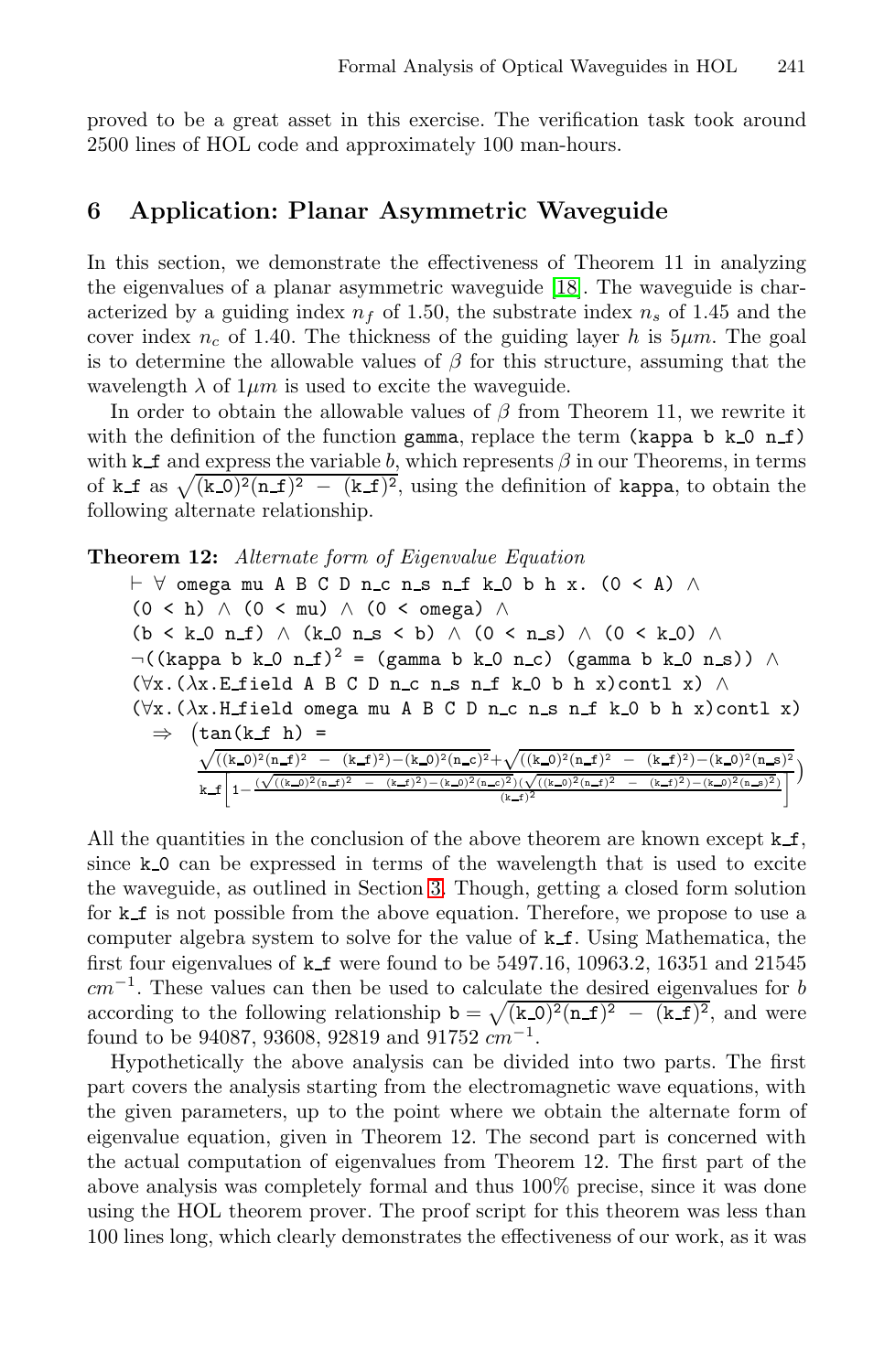<span id="page-14-0"></span>mainly due the the availability of Theorem 11 that we were able to tackle this kind of a verification problem with such a minimal effort. The second part of the analysis cannot be handled in HOL, because of the involvement of a transcendental equation for which a closed form solution for  $k_f$  does not exist. For this part, we utilized Mathematica and obtained the desired eigenvalues. To the best of our knowledge, no other approach based on simulation, numerical methods or computer algebra systems, can provide 100% precision and soundness in the results like the proposed approach for the first part of the analysis. Whereas, in the second part, we have used a computer algebra system, which is the best option available, in terms of precision, for this kind of analysis. Other approaches used for the second part include graphical or numerical methods, which cannot compete with computer algebra systems in precision. Thus, as far as the whole analysis is concerned, the proposed method offers the most precise solution.

# **7 Conclusions**

This paper presents the formal analysis of planar optical waveguides using a higher-order-logic theorem prover. Planar optical waveguides are simple, yet widely used optical structures and not only find their applications in wave guiding, but also in coupling, switching, splitting, multiplexing and de-multiplexing of optical signals. Hence, their formal analysis paves the way to the formal analysis of many other optical systems as well. Since the analysis is done in a theorem prover, the results can be termed as 100% precise, which is a novelty that cannot be achieved by any other computer based optical analysis framework.

We mainly present the formalization of the electromagnetic field equations for a planar waveguide in the TE mode. These definitions are then utilized to formally reason about the eigenvalue equation, which plays a vital role in the design of planar waveguides for various engineering and other scientific domains. To illustrate the effectiveness and utilization of the formally verified eigenvalue equation, we used to reason about the eigenvalues of a planar asymmetric waveguide. To the best of our knowledge, this is the first time that a formal approach has been proposed for the analysis of optical systems.

The successful handling of the planar waveguide analysis clearly demonstrates the effectiveness and applicability of higher-order-logic t[heor](#page-15-16)em proving for ana[lyzi](#page-15-17)ng optical systems. Some of the interesting future directions in this novel domain include the verification of the eigenvalue equation for the planar waveguide in the TM mode, which is very similar to the analysis presented in this paper, and the analysis of couplers that represent two or more optical devices linked together with an optical coupling relation, which can be done by building on top of the results presented in this paper along with formalizing the couple mode theory [8] in higher-order logic. Besides these, many saftey-critical planar waveguide applications can be formally analyzed including biosensors [23] or medical imaging [15] by building on top of our results.